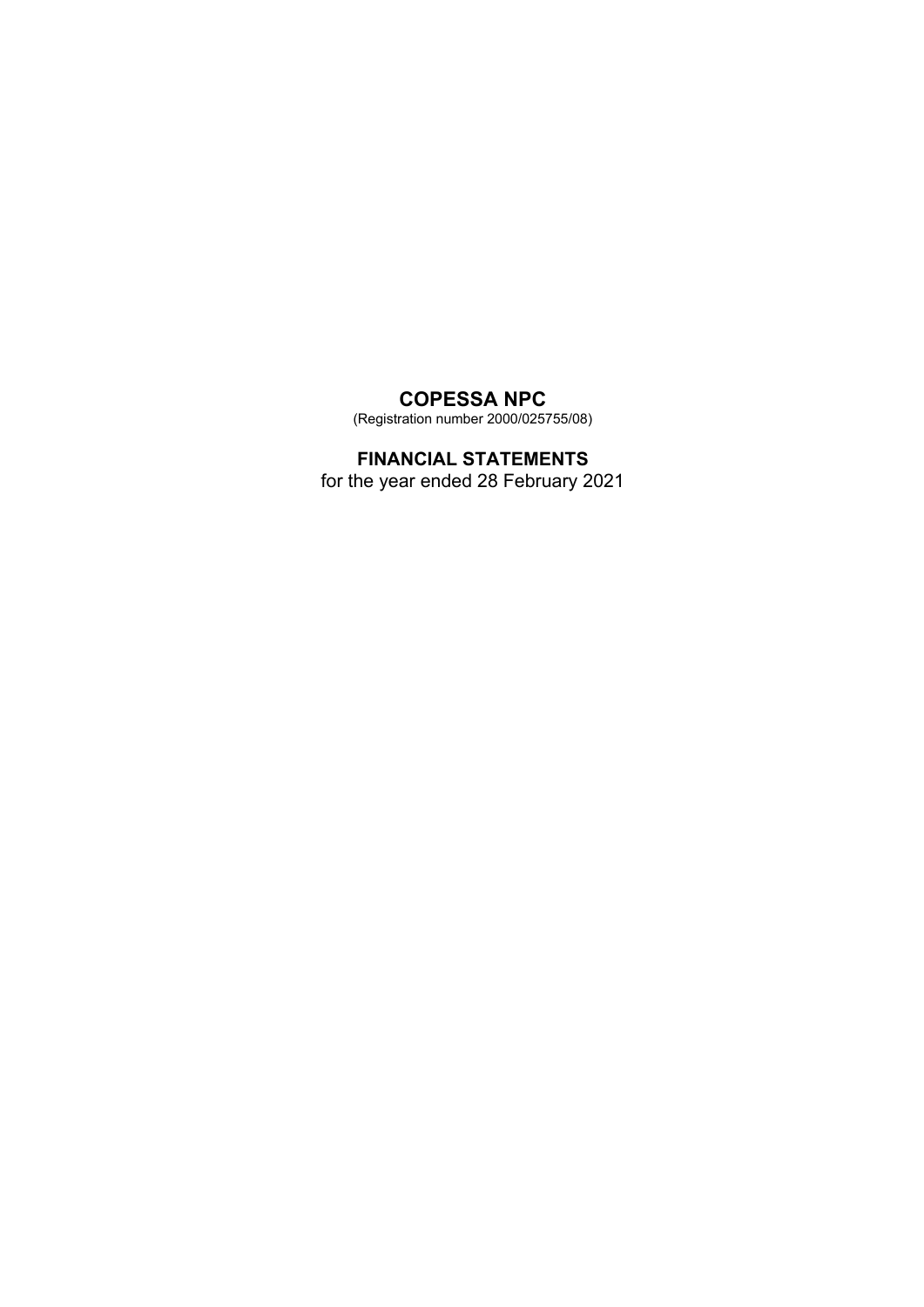Financial Statements for the year ended 28 February 2021

# **GENERAL INFORMATION**

| Country of incorporation and domicile       | South Africa                                                                                                                                                                             |
|---------------------------------------------|------------------------------------------------------------------------------------------------------------------------------------------------------------------------------------------|
| Nature of business and principal activities | To generate funding to support and empower individuals and<br>communities with knowledge and skills to effectively engage in<br>prevention and rehabilitation in child abuse and neglect |
| <b>Directors</b>                            | NB Motjuwadi<br><b>B</b> Nkosi<br>A Siwahla<br><b>YM Motsisi</b><br>Z Walele<br><b>GA Atkins</b><br>K Kruger                                                                             |
| <b>Registered office</b>                    | 8955 Protea Boulevard<br>Extention 11, Protea Glen<br>Soweto<br>1868                                                                                                                     |
| <b>Bankers</b>                              | Nedbank Limited                                                                                                                                                                          |
| <b>Auditor</b>                              | <b>SJK Auditors</b>                                                                                                                                                                      |
| <b>Secretary</b>                            | Waterford Financial Management Pty Ltd                                                                                                                                                   |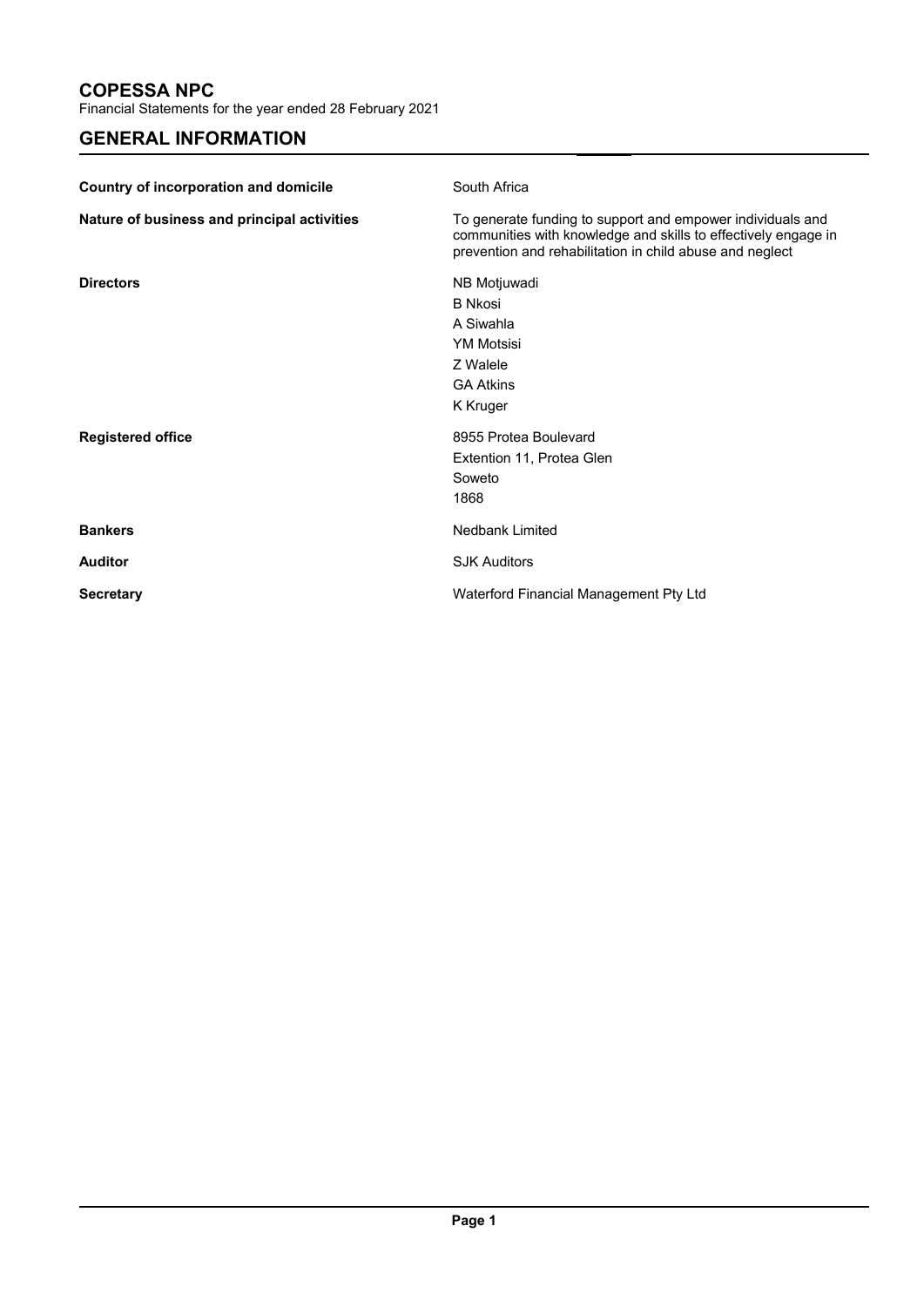Financial Statements for the year ended 28 February 2021

## **INDEX**

The reports and statements set out below comprise the financial statements presented to the members:

|                                                                                                          | Page      |
|----------------------------------------------------------------------------------------------------------|-----------|
| Directors' Responsibilities and Approval                                                                 | 3         |
| Independent Auditor's Report                                                                             | $4 - 5$   |
| Directors' Report                                                                                        | $6 - 7$   |
| <b>Statement of Financial Position</b>                                                                   | 8         |
| Statement of Comprehensive Income                                                                        | 9         |
| Statement of Changes in Equity                                                                           | 10        |
| <b>Statement of Cash Flows</b>                                                                           | 11        |
| <b>Accounting Policies</b>                                                                               | $12 - 14$ |
| Notes to the Financial Statements                                                                        | $15 - 18$ |
| The following supplementary information does not form part of the financial statements and is unaudited: |           |
| Detailed Income Statement                                                                                | 19        |
| Donations and Fundraising Revenue Schedule                                                               | 20        |
| <b>Published</b>                                                                                         |           |

02 November 2021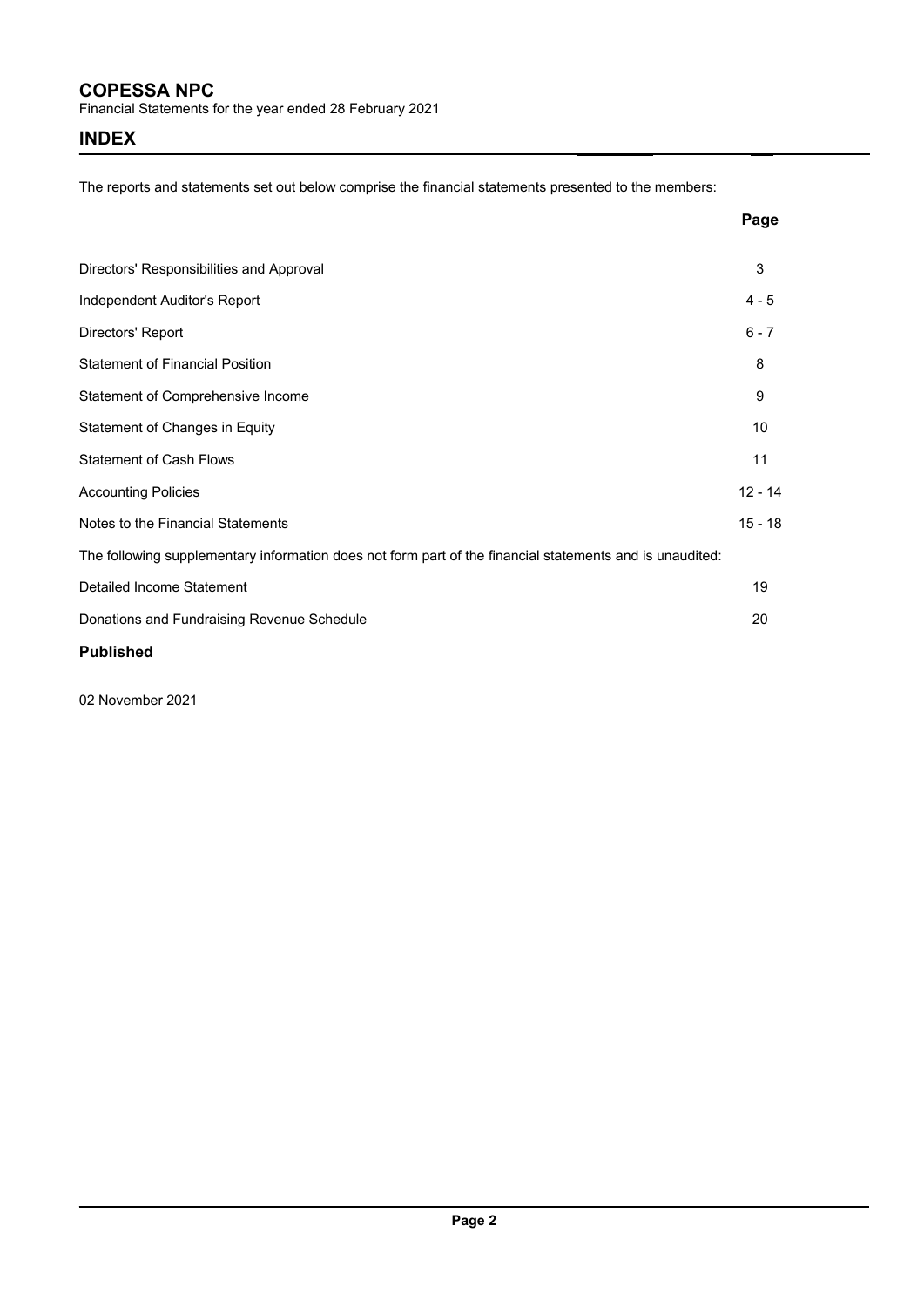### **COPESSA NPC** Financial Statements for the year ended 28 February 2021

# **DIRECTORS' RESPONSIBILITIES AND APPROVAL**

The directors are required by the Companies Act 71 of 2008, to maintain adequate accounting records and are responsible for the content and integrity of the financial statements and related financial information included in this report. It is their responsibility to ensure that the financial statements fairly present the state of affairs of the company as at the end of the financial year and the results of its operations and cash flows for the period then ended, in conformity with the International Financial Reporting Standard for Small and Medium-sized Entities. The external auditor is engaged to express an independent opinion on the financial statements.

The financial statements are prepared in accordance with the International Financial Reporting Standard for Small and Mediumsized Entities and are based upon appropriate accounting policies consistently applied and supported by reasonable and prudent judgements and estimates.

The directors acknowledge that they are ultimately responsible for the system of internal financial control established by the company and place considerable importance on maintaining a strong control environment. To enable the directors to meet these responsibilities, the directors sets standards for internal control aimed at reducing the risk of error or loss in a cost effective manner. The standards include the proper delegation of responsibilities within a clearly defined framework, effective accounting procedures and adequate segregation of duties to ensure an acceptable level of risk. These controls are monitored throughout the company and all employees are required to maintain the highest ethical standards in ensuring the company's business is conducted in a manner that in all reasonable circumstances is above reproach. The focus of risk management in the company is on identifying, assessing, managing and monitoring all known forms of risk across the company. While operating risk cannot be fully eliminated, the company endeavours to minimise it by ensuring that appropriate infrastructure, controls, systems and ethical behaviour are applied and managed within predetermined procedures and constraints.

The directors are of the opinion, based on the information and explanations given by management, that the system of internal control provides reasonable assurance that the financial records may be relied on for the preparation of the financial statements. However, any system of internal financial control can provide only reasonable, and not absolute, assurance against material misstatement or loss.

The directors have reviewed the company's cash flow forecast for the year to 28 February 2022 and, in the light of this review and the current financial position, They are satisfied that the company has or has access to adequate resources to continue in operational existence for the foreseeable future.

The external auditor is responsible for independently auditing and reporting on the company's financial statements. The financial statements have been examined by the company's external auditor and their report is presented on pages 4 to 5.

The financial statements set out on pages 8 to 20, which have been prepared on the going concern basis, were approved by the directors on 02 November 2021 and were signed on its behalf by:

**Approval of financial statements**

 $\sum_{\lambda}$ 

*Director Director*

All andre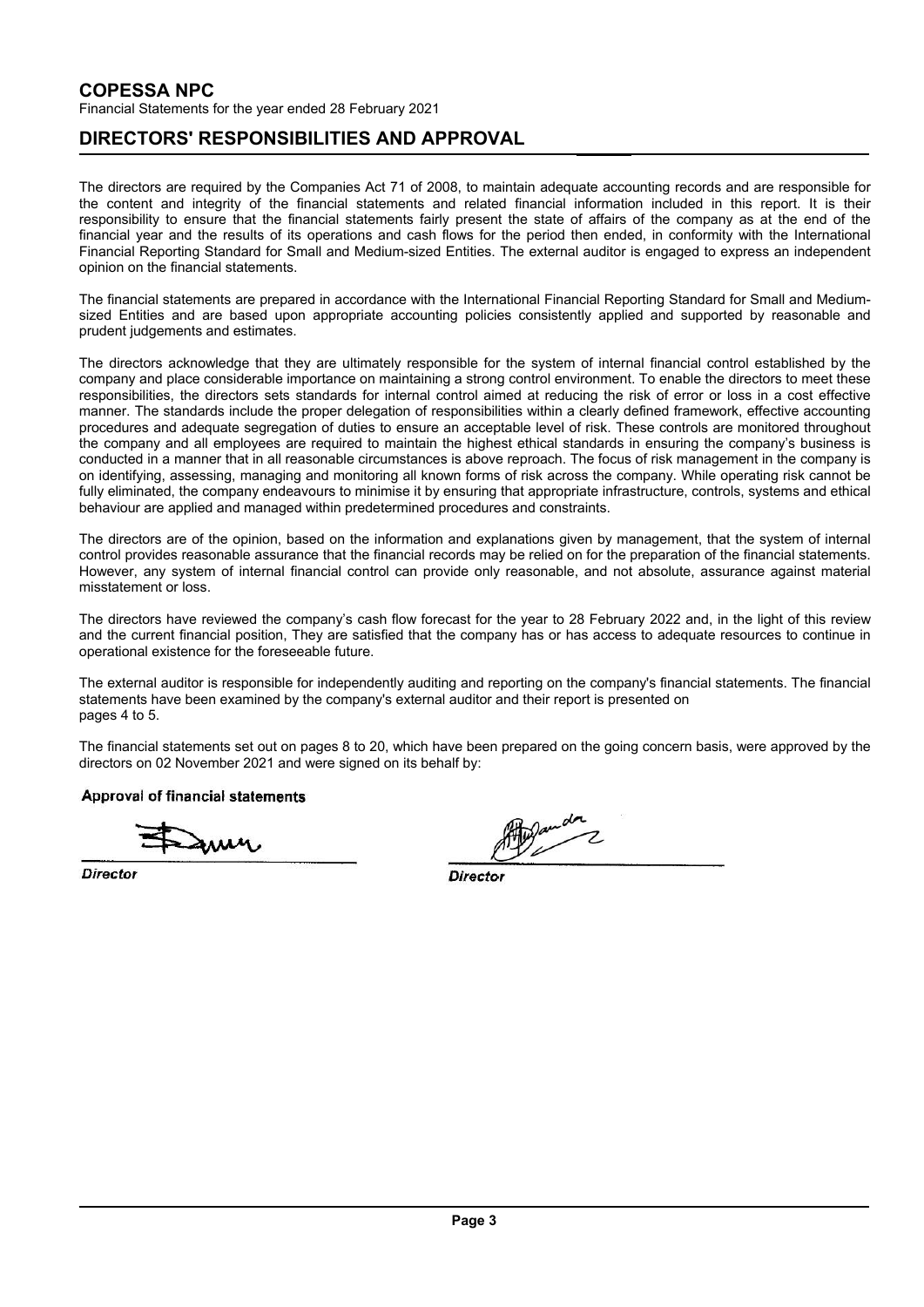

## **INDEPENDENT AUDITOR'S REPORT**

### **To the members of COPESSA NPC**

#### **Qualified opinion**

I have audited the financial statements of COPESSA NPC (the company) set out on pages 8 to 18, which comprise the statement of financial position as at 28 February 2021, and the statement of comprehensive income and statement of cash flows for the year then ended, and notes to the financial statements, including a summary of significant accounting policies.

In my opinion, except for the possible effect of the matter described in the basis for qualified opinion section of my report, the financial statements present fairly, in all material respects, the financial position of COPESSA NPC as at 28 February 2021, and its financial performance and cash flows for the year then ended in accordance with International Financial Reporting Standard for Small and Medium-sized Entities and the requirements of the Companies Act 71 of 2008.

### **Basis for qualified opinion**

Donations received, fundraising income and other income are a significant source of revenue for the company. As is common with non-profit entities, it is impracticable to establish internal controls over the collection of donation and fundraising revenue prior to the initial entry into its financial records. We were therefore unable to confirm whether all donation and fundraising revenue were recorded.

I conducted my audit in accordance with International Standards on Auditing. My responsibilities under those standards are further described in the Auditor's Responsibilities for the Audit of the financial statements section of my report. I am independent of the company in accordance with the Independent Regulatory Board for Auditors' Code of Professional Conduct for Registered Auditors (IRBA Code) and other independence requirements applicable to performing audits of financial statements in South Africa. I have fulfilled my other ethical responsibilities in accordance with the IRBA Code and in accordance with other ethical requirements applicable to performing audits in South Africa. The IRBA Code is consistent with the corresponding sections of the International Ethics Standards Board for Accountants' International Code of Ethics for Professional Accountants (including International Independence Standards). I believe that the audit evidence I have obtained is sufficient and appropriate to provide a basis for my qualified opinion.

### **Other information**

The directors are responsible for the other information. The other information comprises the information included in the document titled "COPESSA NPC financial statements for the year ended 28 February 2021", which includes the Directors' Report as required by the Companies Act 71 of 2008 and the Detailed Income Statement, which we obtained prior to the date of this report. The other information does not include the financial statements and my auditor's report thereon.

My opinion on the financial statements does not cover the other information and I do not express an audit opinion or any form of assurance conclusion thereon.

In connection with my audit of the financial statements, my responsibility is to read the other information and, in doing so, consider whether the other information is materially inconsistent with the financial statements or my knowledge obtained in the audit, or otherwise appears to be materially misstated. If, based on the work I have performed on the other information obtained prior to the date of this auditor's report, I conclude that there is a material misstatement of this other information, I am required to report that fact. I have nothing to report in this regard.

#### **Responsibilities of the directors for the Financial Statements**

The directors are responsible for the preparation and fair presentation of the financial statements in accordance with International Financial Reporting Standard for Small and Medium-sized Entities and the requirements of the Companies Act 71 of 2008, and for such internal control as the directors determine is necessary to enable the preparation of financial statements that are free from material misstatement, whether due to fraud or error.

In preparing the financial statements, the directors are responsible for assessing the company's ability to continue as a going concern, disclosing, as applicable, matters related to going concern and using the going concern basis of accounting unless the directors either intend to liquidate the company or to cease operations, or have no realistic alternative but to do so.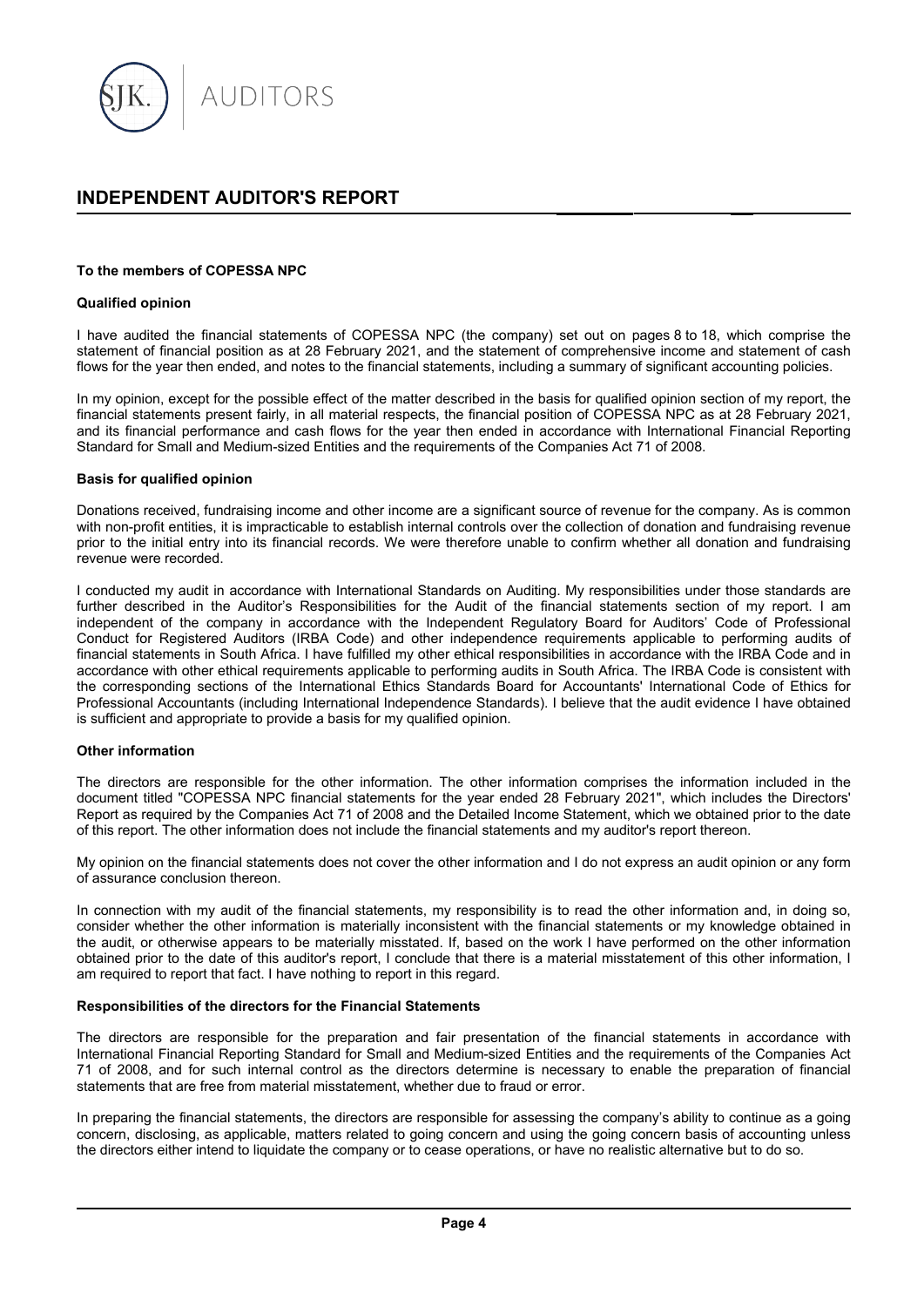### **Auditor's responsibilities for the audit of the Financial Statements**

My objectives are to obtain reasonable assurance about whether the financial statements as a whole are free from material misstatement, whether due to fraud or error, and to issue an auditor's report that includes my opinion. Reasonable assurance is a high level of assurance, but is not a guarantee that an audit conducted in accordance with International Standards on Auditing will always detect a material misstatement when it exists. Misstatements can arise from fraud or error and are considered material if, individually or in the aggregate, they could reasonably be expected to influence the economic decisions of users taken on the basis of these financial statements.

As part of an audit in accordance with International Standards on Auditing, I exercise professional judgement and maintain professional scepticism throughout the audit. I also:

- Identify and assess the risks of material misstatement of the financial statements, whether due to fraud or error, design and perform audit procedures responsive to those risks, and obtain audit evidence that is sufficient and appropriate to provide a basis for my opinion. The risk of not detecting a material misstatement resulting from fraud is higher than for one resulting from error, as fraud may involve collusion, forgery, intentional omissions, misrepresentations, or the override of internal control.
- Obtain an understanding of internal control relevant to the audit in order to design audit procedures that are appropriate in the circumstances, but not for the purpose of expressing an opinion on the effectiveness of the company's internal control.
- Evaluate the appropriateness of accounting policies used and the reasonableness of accounting estimates and related disclosures made by the directors.
- Conclude on the appropriateness of the directors' use of the going concern basis of accounting and based on the audit evidence obtained, whether a material uncertainty exists related to events or conditions that may cast significant doubt on the company's ability to continue as a going concern. If I conclude that a material uncertainty exists, I am required to draw attention in my auditor's report to the related disclosures in the financial statements or, if such disclosures are inadequate, to modify my opinion. My conclusions are based on the audit evidence obtained up to the date of my auditor's report. However, future events or conditions may cause the company to cease to continue as a going concern.
- Evaluate the overall presentation, structure and content of the financial statements, including the disclosures, and whether the financial statements represent the underlying transactions and events in a manner that achieves fair presentation.

I communicate with the directors regarding, among other matters, the planned scope and timing of the audit and significant audit findings, including any significant deficiencies in internal control that I identify during my audit.

SIK And views

*SJK Auditors SJ Kruger Partner Chartered Accountant (SA) Registered Auditor*

*\_\_\_\_\_\_\_\_\_\_\_\_\_\_\_\_\_\_\_\_\_\_\_\_\_\_\_\_\_\_\_\_\_\_*

*02 November 2021 Fourways*

SJK AUDITORS | CHARTERED ACCOUNTANT AND REGISTERED AUDITOR SOLE PROPRIETOR - SAMUEL JOHANNES KRUGER

MEMBER OF:

THE SOUTH AFRICAN INSTITUTE OF CHARTERED ACCOUNTANTS - 08229952 INDEPENDENT REGULATORY BOARD FOR AUDITORS - 921946

P.O. BOX 264, FERNDALE, 2160 TEL: +27 83 301 8785 EMAIL: HANNO@SJKAUDITORS.CO.ZA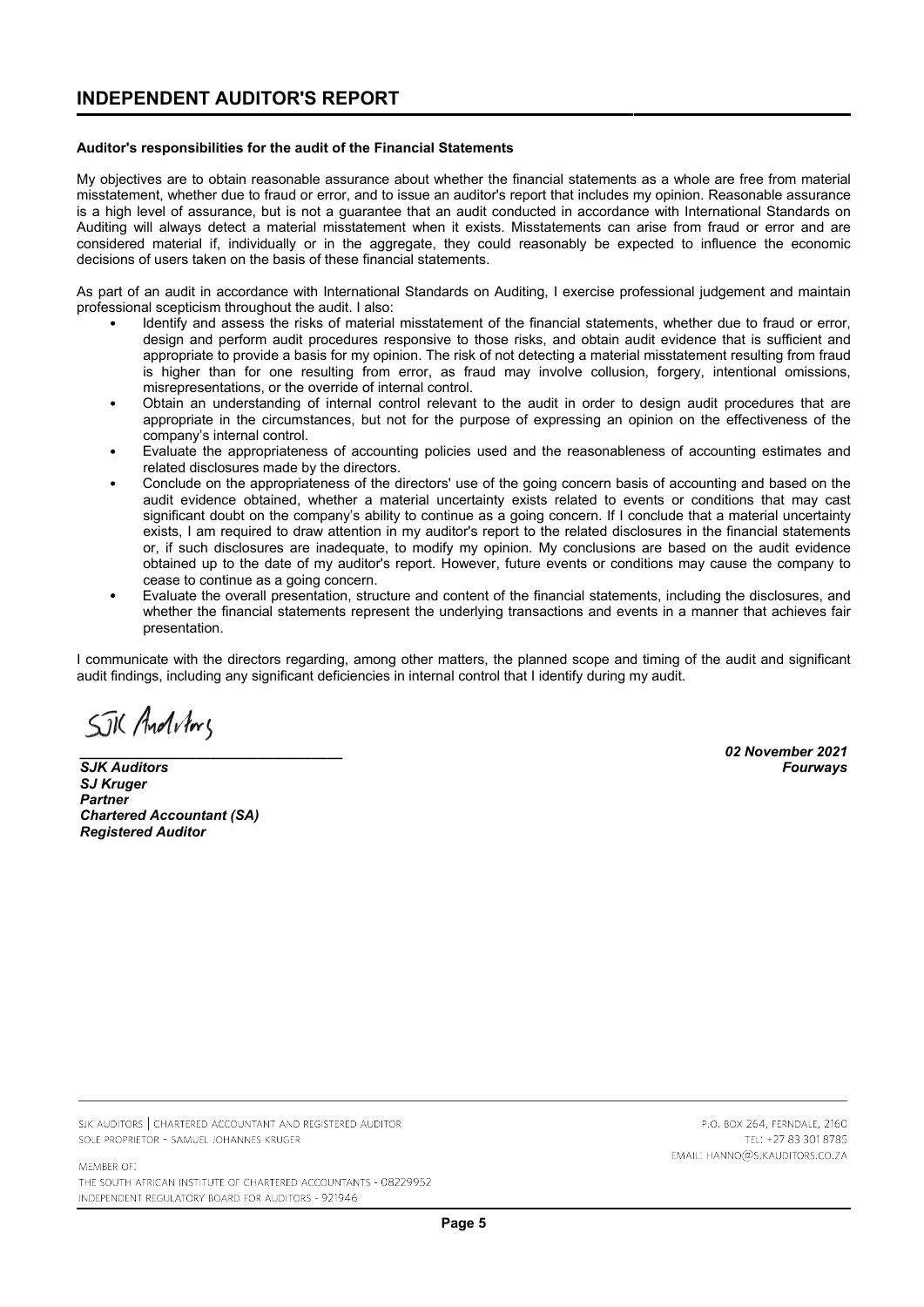Financial Statements for the year ended 28 February 2021

### **DIRECTORS' REPORT**

The directors have pleasure in submitting their report on the financial statements of COPESSA NPC for the year ended 28 February 2021.

#### **1. Nature of business**

COPESSA NPC was incorporated in South Africa. The principal activity of the company is to generate funding to support and empower individuals and communities with knowledge and skills to effectively engage in prevention and rehabilitation in child abuse and neglect.

There have been no material changes to the nature of the company's business from the prior year.

#### **2. Review of financial results and activities**

The financial statements have been prepared in accordance with International Financial Reporting Standard for Small and Medium-sized Entities and the requirements of the Companies Act 71 of 2008. The accounting policies have been applied consistently compared to the prior year.

Full details of the financial position, results of operations and cash flows of the company are set out in these financial statements.

#### **3. Directors**

The directors in office at the date of this report are as follows:

| <b>Directors</b>   | <b>Designation</b> | <b>Changes</b>          |
|--------------------|--------------------|-------------------------|
| NB Motjuwadi       | Executive          |                         |
| <b>B</b> Nkosi     | Non-executive      |                         |
| A Siwahla          | Non-executive      |                         |
| <b>YM Motsisi</b>  | Non-executive      |                         |
| Z Walele           | Non-executive      | Appointed 25 May 2020   |
| <b>GA Atkins</b>   | Non-executive      | Appointed 10 March 2021 |
| K Kruger           | Non-executive      | Appointed 10 March 2021 |
| <b>SM Molefe</b>   | Non-executive      | Resigned 25 May 2020    |
| <b>BC Sibanda</b>  | Non-executive      | Resigned 25 May 2020    |
| <b>ZP Matlhaku</b> | Non-executive      | Resigned 25 May 2020    |
| <b>TD Ndlovu</b>   | Non-executive      | Resigned 10 March 2021  |
| A Molose           | Non-executive      | Resigned 10 March 2021  |
| O Maremela         | Non-executive      | Resigned 25 May 2020    |

#### **4. Events after the reporting period**

The directors are not aware of any material event which occurred after the reporting date and up to the date of this report.

#### **5. Going concern**

The company had accumulated losses of R 971,715 and its total liabilities exceeded its assets by R 96,715 as at 28 February 2021.

The ability of the company to continue as a going concern is dependent on a number of factors. The most significant of these is that the directors continue to procure funding for the ongoing operations for the company. The directors have established a fundraising committee which is actively procuring funding by way of donations and sponsorships.

The directors believe that the company has adequate financial resources to continue in operation for the foreseeable future and accordingly the financial statements have been prepared on a going concern basis. The directors have satisfied themselves that the company is in a sound financial position and that it has access to sufficient borrowing facilities to meet its foreseeable cash requirements. The directors are not aware of any new material changes that may adversely impact the company. The directors are also not aware of any material non-compliance with statutory or regulatory requirements or of any pending changes to legislation which may affect the company.

The directors are aware of the Covid-19 pandemic and there is no immediate concern around going concern. The directors are continually assessing and monitoring developments with regard to the disease and at the time of finalising the report, the directors are confident that their responses are adequate. Furthermore, the situation is being continuously monitored to assess the impact on the company.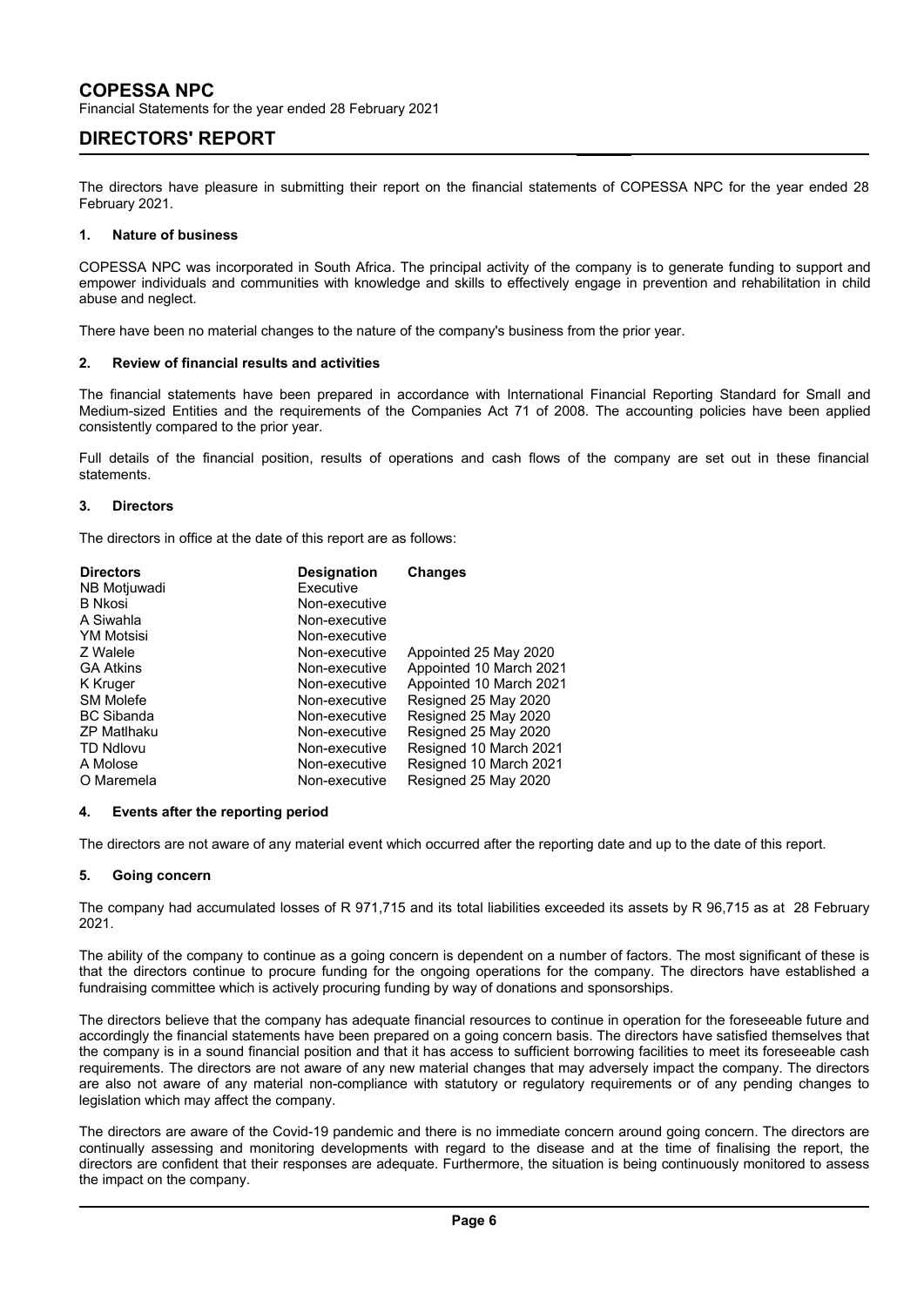Financial Statements for the year ended 28 February 2021

# **DIRECTORS' REPORT**

### **6. Auditors**

SJK Auditors remained in office as auditors for the company for 2021.

### **7. Secretary**

The company secretary is Waterford Financial Management Pty Ltd.

### **Business address**

Unit 2 Fourways Manor Office Park 1 Macbeth Street Fourways 2191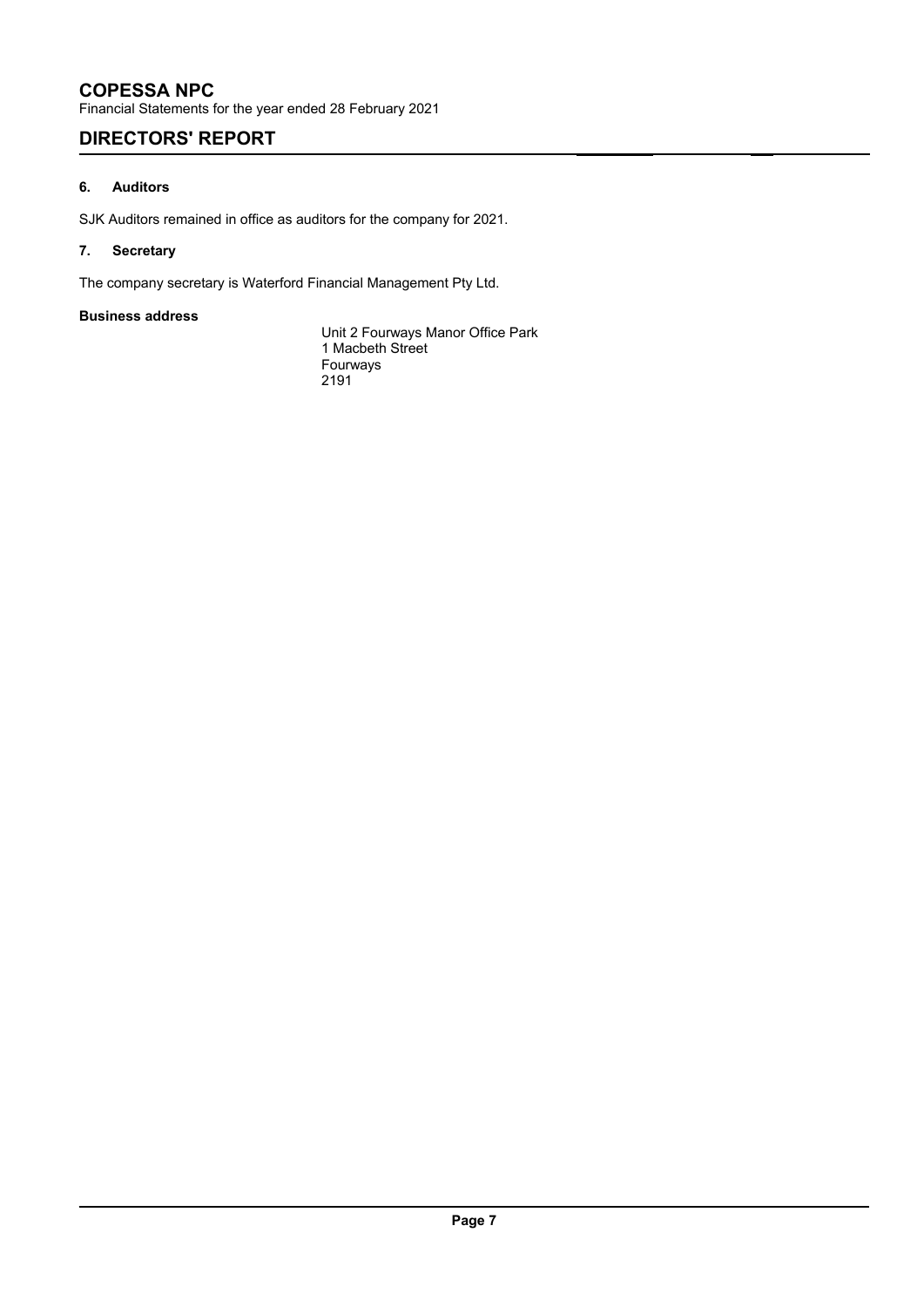Financial Statements for the year ended 28 February 2021

# **STATEMENT OF FINANCIAL POSITION AS AT 28 FEBRUARY 2021**

| <b>Figures in Rand</b>              | Note(s)                   | 2021       | 2020<br>Restated* |
|-------------------------------------|---------------------------|------------|-------------------|
| <b>Assets</b>                       |                           |            |                   |
| <b>Non-Current Assets</b>           |                           |            |                   |
| Property, plant and equipment       | $\overline{2}$            | 1,370,608  | 591,567           |
| <b>Current Assets</b>               |                           |            |                   |
| Loans receivable                    | $\ensuremath{\mathsf{3}}$ |            | 65,314            |
| Cash and cash equivalents           | 4                         | 81,965     | 320,792           |
|                                     |                           | 81,965     | 386,106           |
| <b>Total Assets</b>                 |                           | 1,452,573  | 977,673           |
| <b>Equity and Liabilities</b>       |                           |            |                   |
| <b>Equity</b>                       |                           |            |                   |
| <b>Reserves</b>                     |                           | 875,000    |                   |
| Retained income                     |                           | (971, 715) | (39, 107)         |
|                                     |                           | (96, 715)  | (39, 107)         |
| <b>Liabilities</b>                  |                           |            |                   |
| <b>Non-Current Liabilities</b>      |                           |            |                   |
| Provisions                          | $\sqrt{5}$                | 1,466,572  | 906,588           |
| <b>Current Liabilities</b>          |                           |            |                   |
| Trade and other payables            | 6                         | 82,716     | 70,192            |
| Borrowings                          | $\overline{7}$            |            | 40,000            |
|                                     |                           | 82,716     | 110,192           |
| <b>Total Liabilities</b>            |                           | 1,549,288  | 1,016,780         |
| <b>Total Equity and Liabilities</b> |                           | 1,452,573  | 977,673           |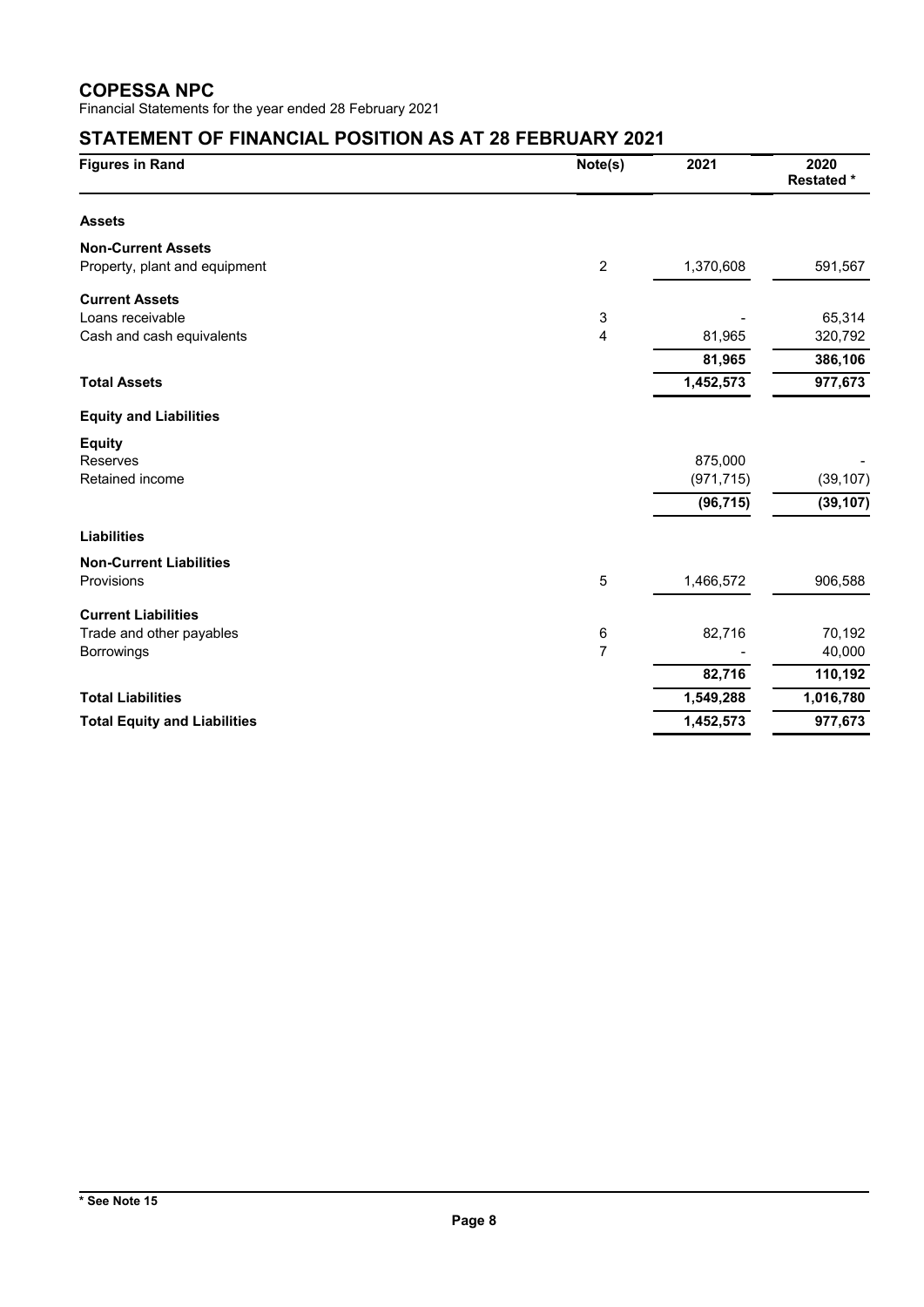Financial Statements for the year ended 28 February 2021

# **STATEMENT OF COMPREHENSIVE INCOME**

| <b>Figures in Rand</b>                                  | Note(s) | 2021        | 2020<br><b>Restated</b> * |
|---------------------------------------------------------|---------|-------------|---------------------------|
|                                                         |         |             |                           |
| Donations and fundraising revenue                       | 8       | 1,379,102   | 2,009,597                 |
| Other income                                            | 9       | 34,199      |                           |
| Resources utilised                                      |         | (2,345,909) | (2, 179, 728)             |
| Deficit surplus from resources                          | 10      | (932, 608)  | (170, 131)                |
| Deficit from resources for the year                     |         | (932, 608)  | (170, 131)                |
| Other comprehensive income:                             |         |             |                           |
| Items that will not be reclassified to profit or loss   |         |             |                           |
| Gains on revaluation of property, plant and equipment   |         | 875,000     |                           |
| Other comprehensive income for the year net of taxation |         | 875,000     |                           |
| Total comprehensive loss for the year                   |         | (57, 608)   | (170, 131)                |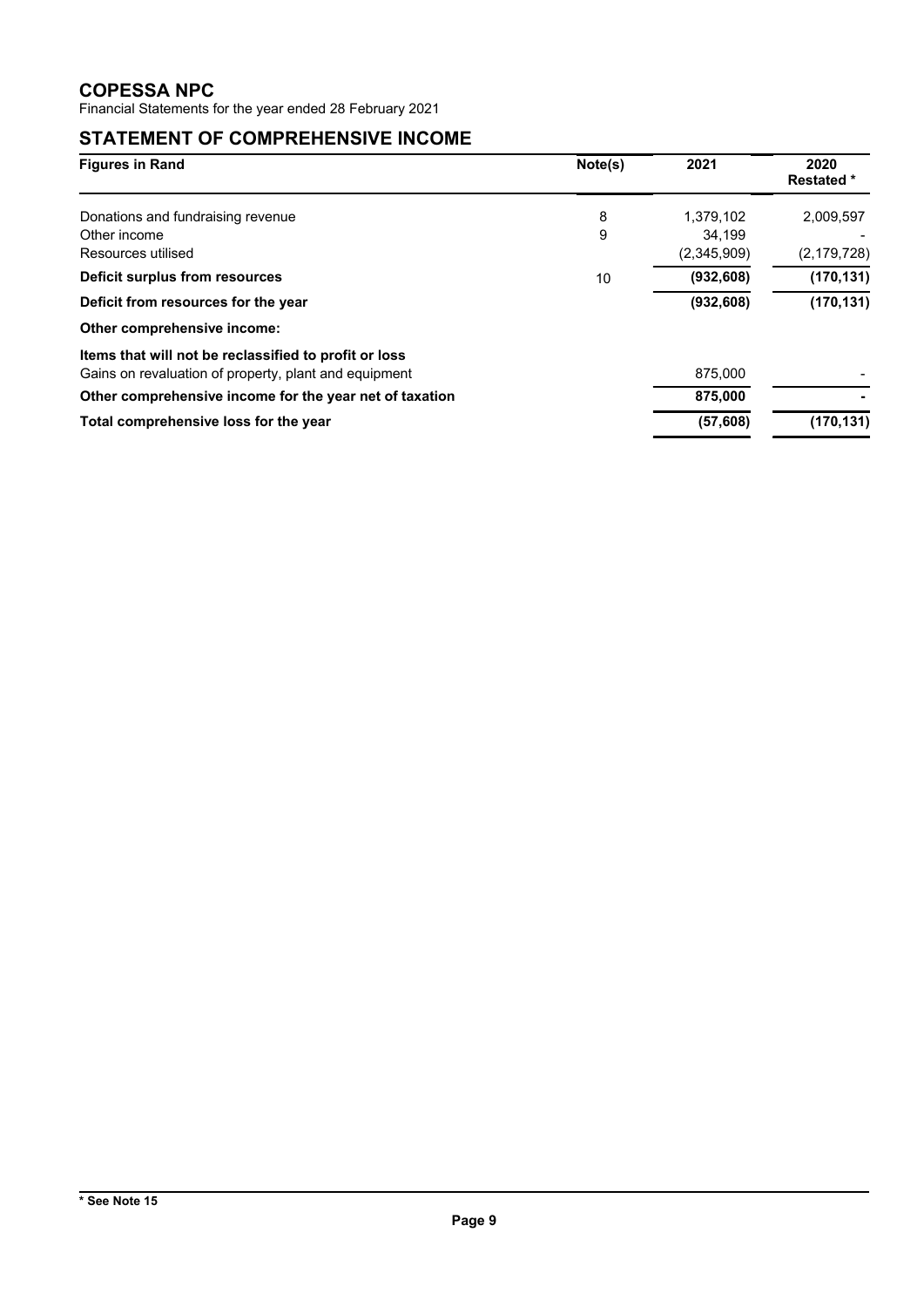Financial Statements for the year ended 28 February 2021

# **STATEMENT OF CHANGES IN EQUITY**

| <b>Figures in Rand</b>                                | <b>Revaluation</b><br>reserve | <b>Retained</b><br>income | <b>Total equity</b>   |  |
|-------------------------------------------------------|-------------------------------|---------------------------|-----------------------|--|
| Opening balance as previously reported<br>Adjustments |                               | 622,249                   | 622,249               |  |
| Prior period error                                    |                               | (491, 225)                | (491, 225)            |  |
| Restated* Balance at 01 March 2019 as restated        |                               | 131,024                   | 131,024               |  |
| Deficit for the year<br>Other comprehensive income    |                               | (170, 131)                | (170, 131)            |  |
| Total comprehensive loss for the year                 |                               | (170, 131)                | (170, 131)            |  |
| Restated* Balance at 01 March 2020                    |                               | (39, 107)                 | (39, 107)             |  |
| Deficit for the year<br>Other comprehensive income    | 875,000                       | (932, 608)                | (932, 608)<br>875,000 |  |
| Total comprehensive loss for the year                 | 875,000                       | (932, 608)                | (57, 608)             |  |
| <b>Balance at 28 February 2021</b>                    | 875,000                       | (971, 715)                | (96, 715)             |  |

Note(s)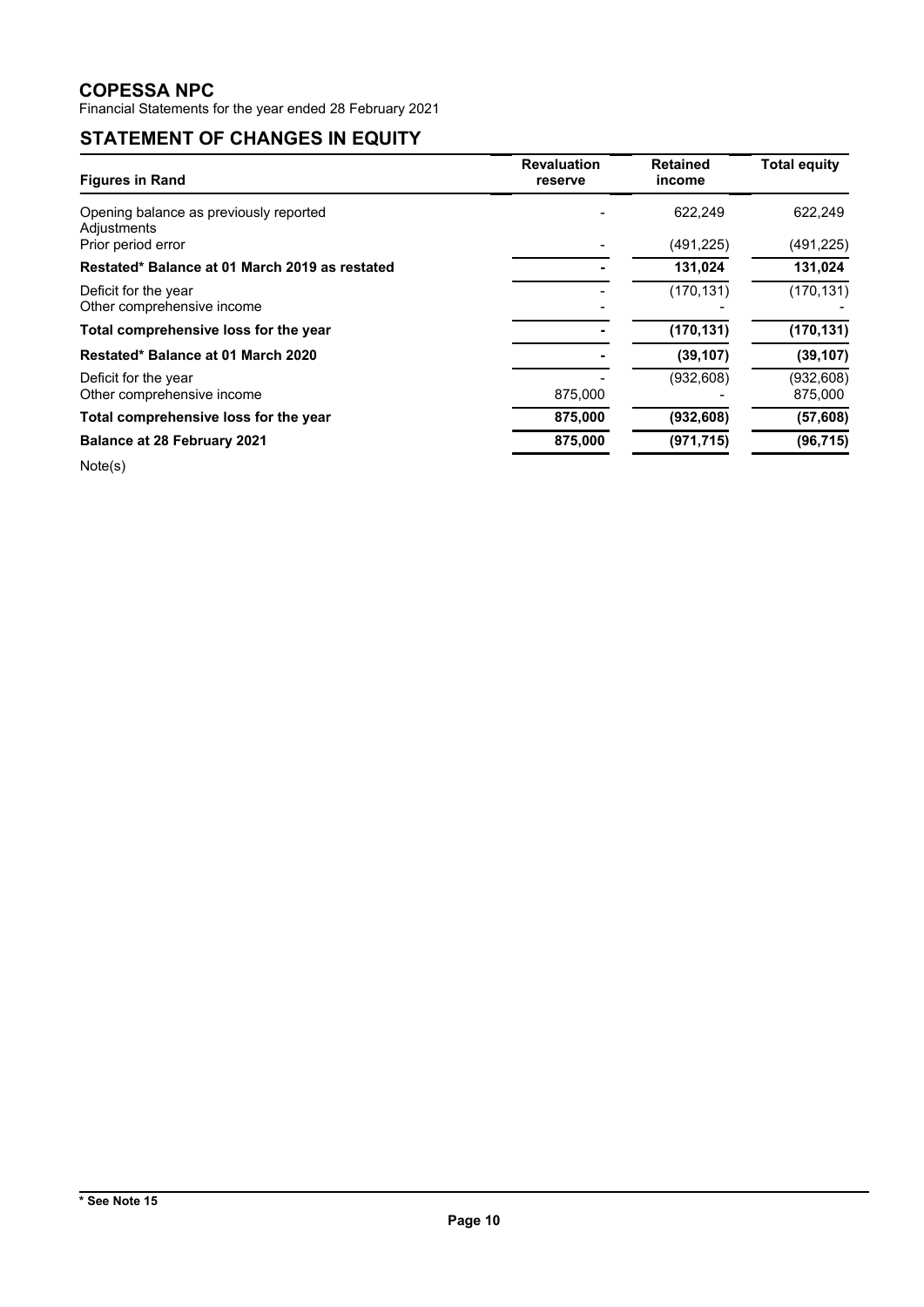Financial Statements for the year ended 28 February 2021

# **STATEMENT OF CASH FLOWS**

| <b>Figures in Rand</b>                                                   | Note(s) | 2021                  | 2020<br><b>Restated *</b> |
|--------------------------------------------------------------------------|---------|-----------------------|---------------------------|
| Cash flows from operating activities                                     |         |                       |                           |
| Cash (used in) generated from operations                                 | 12      | (238, 827)            | 339,060                   |
| Cash flows from investing activities                                     |         |                       |                           |
| Purchase of property, plant and equipment<br>Increase in loan receivable | 2       |                       | (28, 497)<br>(1,500)      |
| Net cash utilised in investing activities                                |         |                       | (29, 997)                 |
| Total cash movement for the year<br>Cash at the beginning of the year    |         | (238, 827)<br>320,792 | 309,063<br>11,729         |
| Total cash at end of the year                                            | 4       | 81,965                | 320,792                   |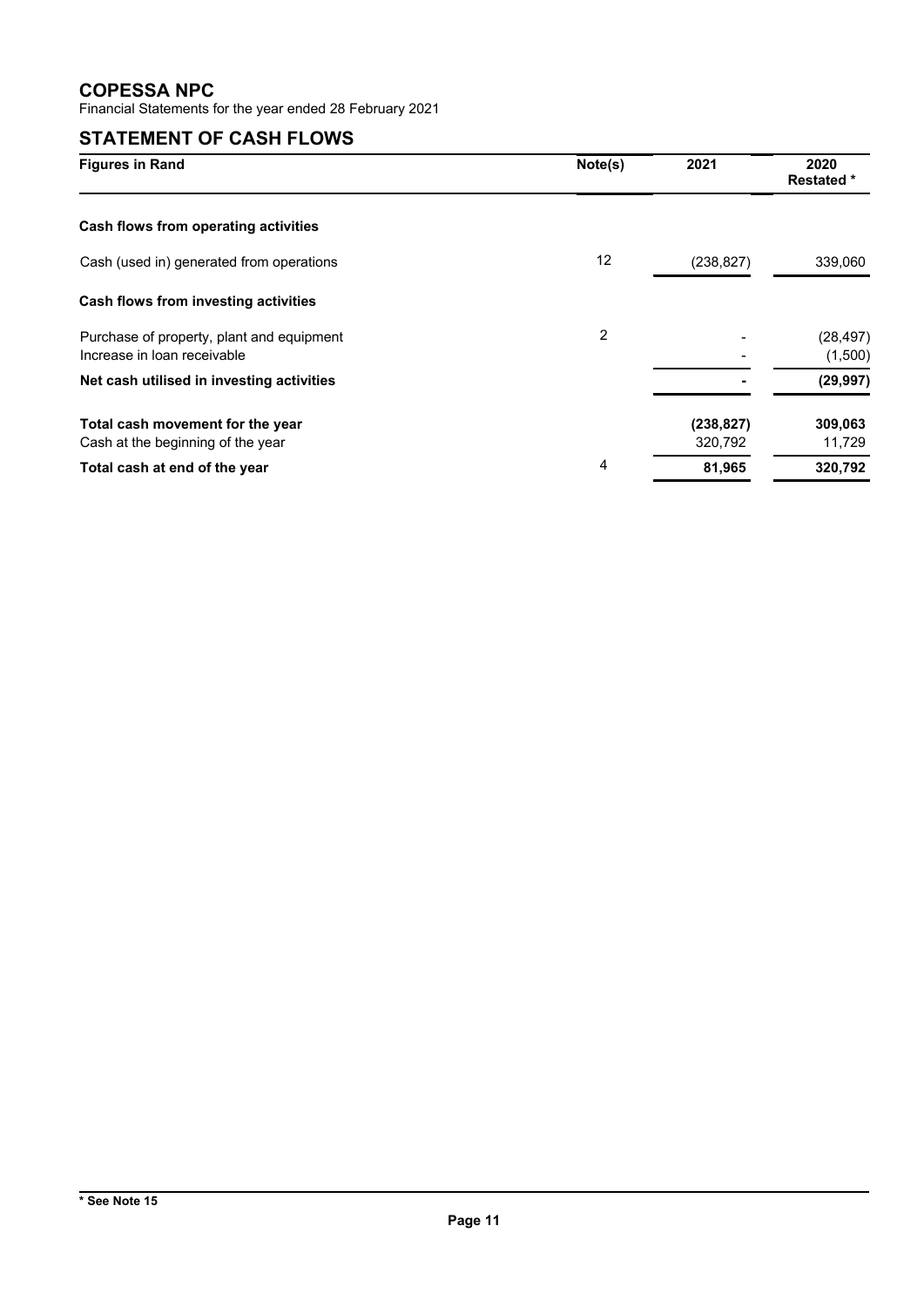Financial Statements for the year ended 28 February 2021

### **ACCOUNTING POLICIES**

#### **1. Basis of preparation and summary of significant accounting policies**

The financial statements have been prepared on a going concern basis in accordance with the International Financial Reporting Standard for Small and Medium-sized Entities, and the Companies Act 71 of 2008. The financial statements have been prepared on the historical cost basis, except for the measurement of land and buildings at fair value, and incorporate the principal accounting policies set out below. They are presented in South African Rands.

These accounting policies are consistent with the previous period.

#### **1.1 Significant judgements and sources of estimation uncertainty**

#### **Critical judgements in applying accounting policies**

Management did not make critical judgements in the application of accounting policies, apart from those involving estimations, which would significantly affect the financial statements.

#### **Key sources of estimation uncertainty**

#### **Useful lives of property, plant and equipment**

The company reviews the estimated useful lives of property, plant and equipment when changing circumstances indicate that they may have changed since the most recent reporting date.

#### **Fair value estimation**

Land and buildings of the company are measured at fair value.

The fair value of land and buildings is derived from the current municipal valuation which is derived from current market prices of comparable real estate.

#### **1.2 Property, plant and equipment**

Property, plant and equipment are tangible assets which the company holds for its own use or for rental to others and which are expected to be used for more than one period.

Property, plant and equipment is initially measured at cost.

Cost includes costs incurred initially to acquire or construct an item of property, plant and equipment and costs incurred subsequently to add to, replace part of, or service it. If a replacement cost is recognised in the carrying amount of an item of property, plant and equipment, the carrying amount of the replaced part is derecognised.

Expenditure incurred subsequently for major services, additions to or replacements of parts of property, plant and equipment are capitalised if it is probable that future economic benefits associated with the expenditure will flow to the company and the cost can be measured reliably. Day to day servicing costs are included in profit or loss in the period in which they are incurred.

Subsequent to initial recognition, property, plant and equipment is measured at cost less accumulated depreciation and any accumulated impairment losses, except for land and buildings which are stated at revalued amounts. The revalued amount is the fair value at the date of revaluation less any subsequent accumulated depreciation and impairment losses.

Revaluations are made with sufficient regularity such that the carrying amount does not differ materially from that which would be determined using fair value at the end of the reporting period.

When an item of property, plant and equipment is revalued, the gross carrying amount is adjusted consistently with the carrying amount. The accumulated depreciation at that date is adjusted to equal the difference between the gross carrying amount and the net revalued carrying amount.

Any increase in an asset's carrying amount, as a result of a revaluation, is recognised in other comprehensive income and accumulated in the revaluation surplus in equity. The increase is recognised in profit or loss to the extent that it reverses a revaluation decrease of the same asset previously recognised in profit or loss.

Any decrease in an asset's carrying amount, as a result of a revaluation, is recognised in other comprehensive income to the extent of any credit balance existing in the revaluation surplus in respect of that asset. Any remaining decrease in excess of such credit is recognised in profit or loss in the current year.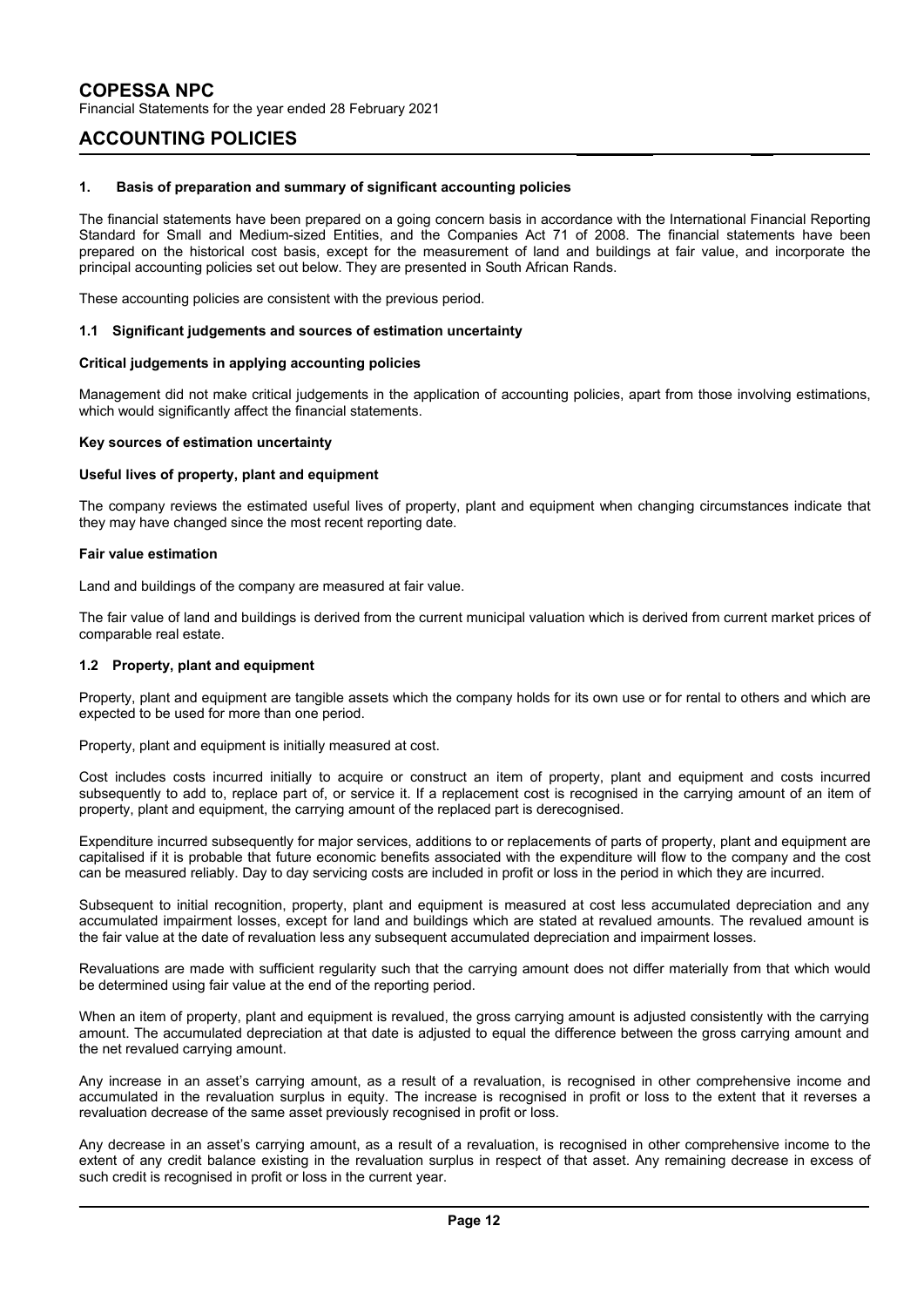## **ACCOUNTING POLICIES**

### **1.2 Property, plant and equipment (continued)**

The revaluation surplus related to a specific item of property, plant and equipment is transferred directly to retained income when the asset is derecognised.

Depreciation of an asset commences when the asset is available for use as intended by management. Depreciation is charged to write off the asset's carrying amount over its estimated useful life to its estimated residual value, using a method that best reflects the pattern in which the asset's economic benefits are consumed by the company.

The useful lives of items of property, plant and equipment have been assessed as follows:

| <b>Item</b>          | Depreciation method | Average useful life |
|----------------------|---------------------|---------------------|
| Plant and equipment  | Straight line       | 10 vears            |
| IT equipment         | Straight line       | 3 years             |
| Electronic equipment | Straight line       | 3 vears             |

When indicators are present that the useful lives and residual values of items of property, plant and equipment have changed since the most recent annual reporting date, they are reassessed. Any changes are accounted for prospectively as a change in accounting estimate.

Impairment tests are performed on property, plant and equipment when there is an indicator that they may be impaired. When the carrying amount of an item of property, plant and equipment is assessed to be higher than the estimated recoverable amount, an impairment loss, equal to the excess of the carrying amount over the recoverable amount, is recognised immediately in profit or loss for assets which are not revalued. In the case of revalued assets, the impairment loss is recognised in other comprehensive income and accumulated in the revaluation surplus in equity against any existing credit relating to the same asset. Any remaining impairment loss is recognised in profit or loss.

An item of property, plant and equipment is derecognised upon disposal or when no future economic benefits are expected from its continued use or disposal. Any gain or loss arising from the derecognition of an item of property, plant and equipment, determined as the difference between the net disposal proceeds, if any, and the carrying amount of the item, is included in profit or loss when the item is derecognised.

#### **1.3 Loans receivable**

Commitments to receive a loan are recognised initially at the transaction price and are subsequently measured at cost less impairment.

#### **1.4 Cash and cash equivalents**

Cash and cash equivalents includes cash on hand, demand deposits and other short-term highly liquid investments with original maturities of three months or less. Bank overdrafts are shown in current liabilities on the statement of financial position.

#### **1.5 Borrowings**

Borrowings are recognised initially at the transaction price (that is, the present value of cash payable to the bank, including transaction costs). Borrowings are subsequently stated at amortised cost. Interest expense is recognised on the basis of the effective interest method and is included in finance costs.

Borrowings are classified as current liabilities unless the company has an unconditional right to defer settlement of the liability for at least 12 months after the reporting date.

### **1.6 Trade payables**

Trade payables are recognised initially at the transaction price and subsequently measured at amortised cost using the effective interest method.

### **1.7 Revenue**

Revenue comprises the fair value of the consideration received or receivable and represents the amounts receivable for donations and income received from fund raising.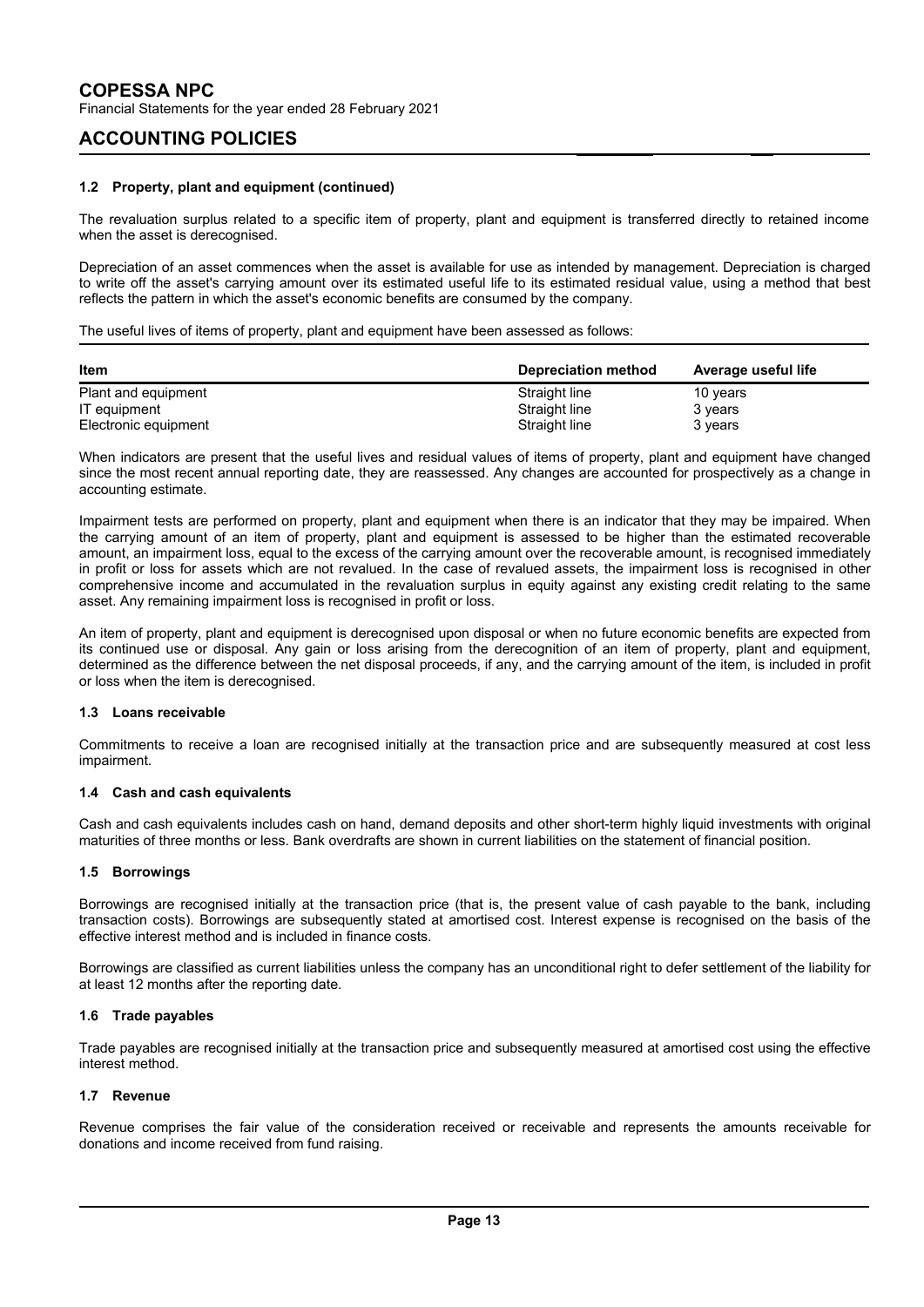Financial Statements for the year ended 28 February 2021

# **ACCOUNTING POLICIES**

### **1.8 Employee benefits**

### **Short-term employee benefits**

The cost of short-term employee benefits, (those payable within 12 months after the service is rendered, such as leave pay and sick leave, bonuses, and non-monetary benefits such as medical care), are recognised in the period in which the service is rendered and are not discounted.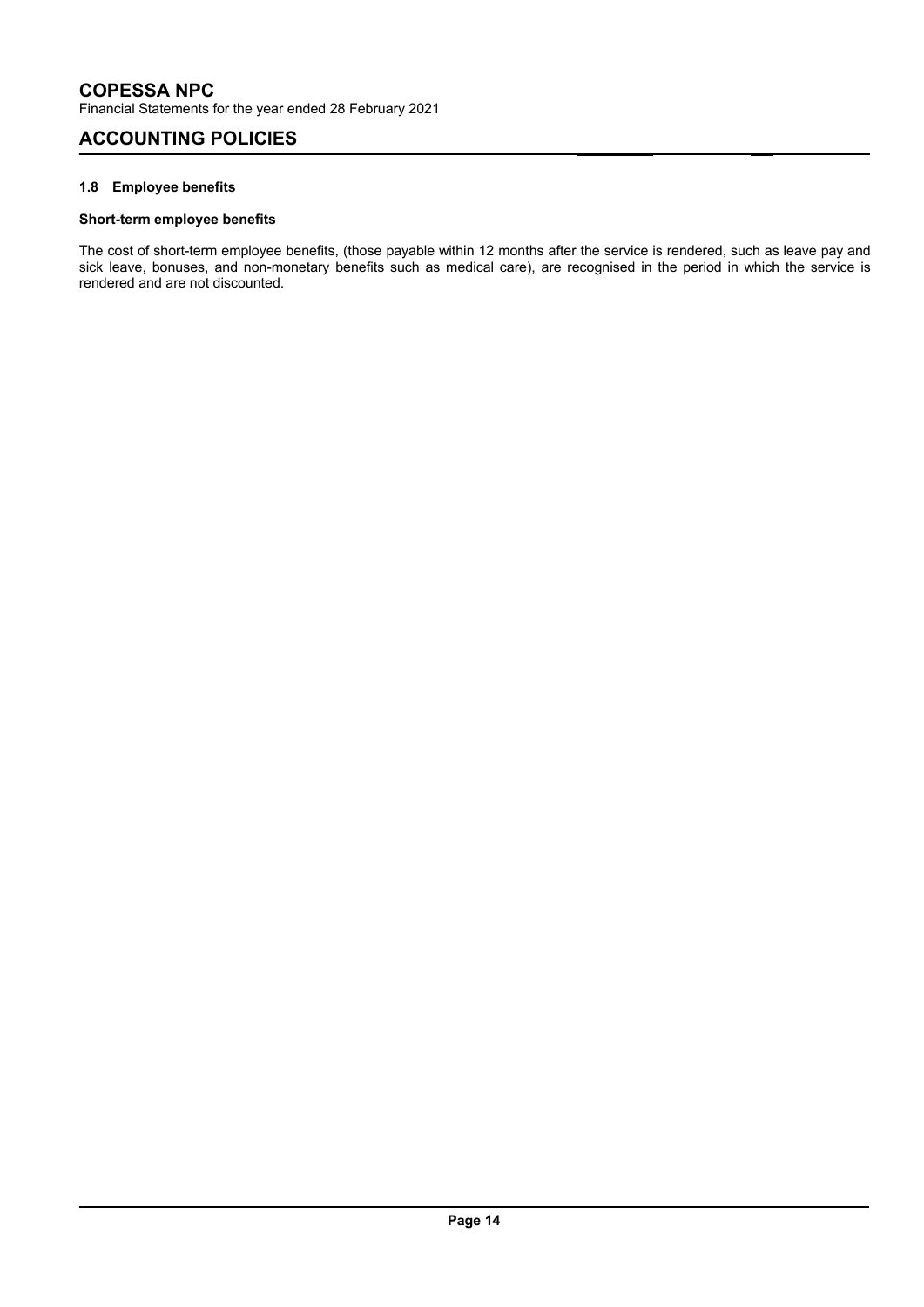Financial Statements for the year ended 28 February 2021

### **NOTES TO THE FINANCIAL STATEMENTS**

### **Figures in Rand 2021 2020**

### **2. Property, plant and equipment**

|                      |                               | 2021                                              |           | 2020      |               |                                   |
|----------------------|-------------------------------|---------------------------------------------------|-----------|-----------|---------------|-----------------------------------|
|                      | <b>Cost or</b><br>revaluation | <b>Accumulated Carrying value</b><br>depreciation |           | Cost      | depreciation  | <b>Accumulated Carrying value</b> |
| Land and buildings   | 1.409.326                     | (178,326)                                         | 1,231,000 | 512.822   | (156.822)     | 356,000                           |
| Plant and equipment  | 1,328,131                     | (1,211,023)                                       | 117.108   | 1,328,131 | (1, 135, 287) | 192,844                           |
| IT equipment         | 151.312                       | (132,314)                                         | 18.998    | 151,312   | (115, 956)    | 35,356                            |
| Electronic equipment | 128.226                       | (124,724)                                         | 3,502     | 128,226   | (120, 859)    | 7,367                             |
| <b>Total</b>         | 3,016,995                     | (1,646,387)                                       | 1,370,608 | 2,120,491 | (1,528,924)   | 591,567                           |

### **Reconciliation of property, plant and equipment - 2021**

|                      | Opening<br>balance | <b>Revaluations</b>      | <b>Depreciation</b> | <b>Closing</b><br>balance |
|----------------------|--------------------|--------------------------|---------------------|---------------------------|
| Land and buildings   | 356,000            | 875,000                  |                     | 1.231.000                 |
| Plant and equipment  | 192.844            | $\overline{\phantom{a}}$ | (75.736)            | 117.108                   |
| IT equipment         | 35,356             | $\overline{\phantom{a}}$ | (16,358)            | 18.998                    |
| Electronic equipment | 7.367              | $\overline{\phantom{a}}$ | (3.865)             | 3.502                     |
|                      | 591.567            | 875.000                  | (95, 959)           | 1,370,608                 |

### **Reconciliation of property, plant and equipment - 2020**

|                      | <b>Opening</b><br>balance | <b>Additions</b>         | <b>Depreciation</b> | <b>Closing</b><br>balance |
|----------------------|---------------------------|--------------------------|---------------------|---------------------------|
| Land and buildings   | 356,000                   | $\,$                     | -                   | 356,000                   |
| Plant and equipment  | 268.580                   | $\overline{\phantom{0}}$ | (75.736)            | 192.844                   |
| IT equipment         | 17.738                    | 28.497                   | (10.879)            | 35,356                    |
| Electronic equipment | 11.232                    | $\,$                     | (3.865)             | 7.367                     |
|                      | 653,550                   | 28,497                   | (90, 480)           | 591,567                   |

The land and buildings are situated on Erf 8955, Protea Glen Ext 11, City of Johannesburg.

The company's land and buildings are stated at revalued amounts, being the fair value at the date of revaluation, less any subsequent accumulated depreciation and accumulated impairment losses. The fair value measurements are based on the municipal valuation.

### **3. Loans receivable**

### **At amortised cost**

| 65.314                   | 65.314    |
|--------------------------|-----------|
| 65.314                   | 65.314    |
|                          | . .       |
| $\overline{\phantom{a}}$ | 65.314    |
|                          | (65, 314) |

The loan is unsecured, bears no interest and has no fixed terms of repayment. The loan has been impaired as it is no longer recoverable.

### **Current assets**

At amortised cost 65,314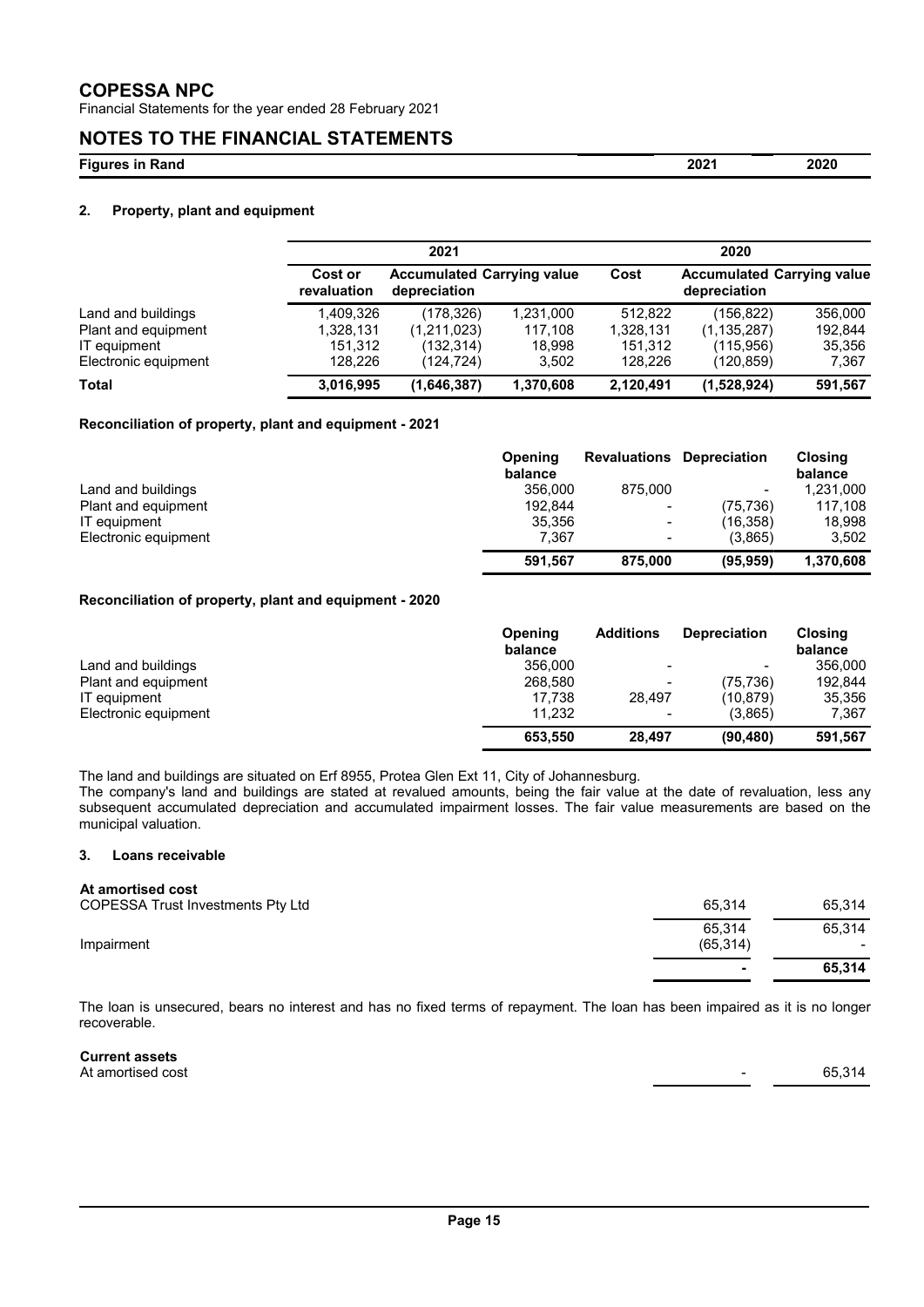Financial Statements for the year ended 28 February 2021

## **NOTES TO THE FINANCIAL STATEMENTS**

|    | <b>Figures in Rand</b>    | 2021 | 2020 |
|----|---------------------------|------|------|
| 4. | Cash and cash equivalents |      |      |

Cash and cash equivalents consist of:

| <b>Bank balances</b> | 81,965 | 320,792 |
|----------------------|--------|---------|
|                      |        |         |

### **5. Provisions**

### **Reconciliation of provisions - 2021**

|                                            | Opening<br>balance | <b>Additions</b> | Total     |
|--------------------------------------------|--------------------|------------------|-----------|
| Employee costs                             | 906.588            | 559.984          | 1.466.572 |
| <b>Reconciliation of provisions - 2020</b> |                    |                  |           |
|                                            | Opening<br>balance | <b>Additions</b> | Total     |
| Employee costs                             | 491.225            | 415.363          | 906.588   |

The employee costs provision represents salaries due to employees but not yet paid. The provision is based on the pay rate as determined by the employee's employment contract and is calculated by taking the difference between the accrued cost and the actual payment made.

### **6. Trade and other payables**

| Payroll accruals<br>Municipal expense accrual                                 | 23,748<br>58,968    | 21,088<br>49,104               |
|-------------------------------------------------------------------------------|---------------------|--------------------------------|
|                                                                               | 82,716              | 70,192                         |
| 7.<br><b>Borrowings</b>                                                       |                     |                                |
| At amortised cost<br>Dr TU Motjuwadi                                          |                     | 40,000                         |
| The loan is unsecured, bears no interest and has no fixed terms of repayment. |                     |                                |
| <b>Current liabilities</b><br>At amortised cost                               |                     | 40,000                         |
| 8.<br>Donations and fundraising revenue                                       |                     |                                |
| Donations received<br>Fundraising<br>Other revenue                            | 1,348,598<br>30,504 | 1,790,306<br>133,291<br>86,000 |
|                                                                               | 1,379,102           | 2,009,597                      |
| 9.<br>Other income                                                            |                     |                                |
| Recoveries - Covid-19 TERS                                                    | 34,199              |                                |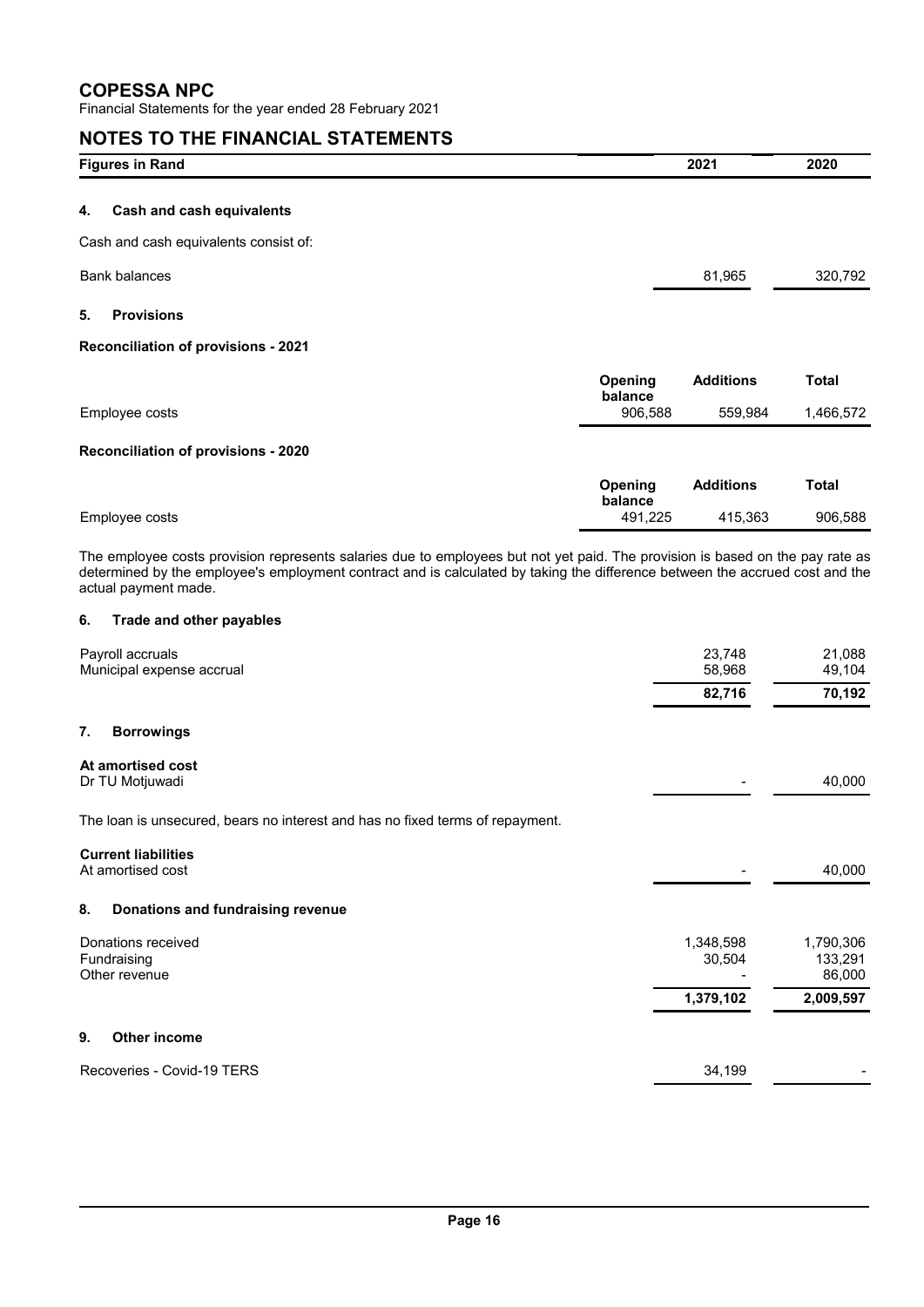Financial Statements for the year ended 28 February 2021

# **NOTES TO THE FINANCIAL STATEMENTS**

| <b>Figures in Rand</b>                                                                    | 2021                                     | 2020                    |
|-------------------------------------------------------------------------------------------|------------------------------------------|-------------------------|
| <b>Deficit surplus from resources</b><br>10.                                              |                                          |                         |
| Deficit surplus from resources for the year is stated after accounting for the following: |                                          |                         |
| Depreciation on property, plant and equipment<br>Employee costs                           | 95,959<br>1,659,046                      | 90,480<br>1,800,698     |
| 11. Taxation                                                                              |                                          |                         |
| The company is exempt from taxation in terms of section 10 of the Income Tax Act.         |                                          |                         |
| Cash (used in) generated from operations<br>12.                                           |                                          |                         |
| Profit (loss) for the year<br><b>Adjustments for:</b>                                     | (932, 608)                               | (170, 131)              |
| Depreciation<br>Movements in provisions<br>Non-cash items                                 | 95,959<br>559,984<br>25,314              | 90,480<br>415,363       |
| Changes in working capital:<br>Trade and other payables                                   | 12,524                                   | 3,348                   |
|                                                                                           | (238, 827)                               | 339,060                 |
| <b>Related parties</b><br>13.                                                             |                                          |                         |
| <b>Relationships</b><br>Entity related to directors                                       | <b>COPESSA Trust Investments Pty Ltd</b> |                         |
| <b>Related party balances</b>                                                             |                                          |                         |
| Loan accounts - Owing by related parties<br><b>COPESSA Trust Investments Pty Ltd</b>      |                                          | 65,314                  |
| <b>Directors' remuneration</b><br>14.                                                     |                                          |                         |
| <b>Executive</b>                                                                          |                                          |                         |
| 2021                                                                                      |                                          |                         |
| NB Motjuwadi                                                                              | <b>Emoluments</b><br>267,615             | <b>Total</b><br>267,615 |
| 2020                                                                                      |                                          |                         |
| NB Motjuwadi                                                                              | <b>Emoluments</b><br>454,571             | <b>Total</b><br>454,571 |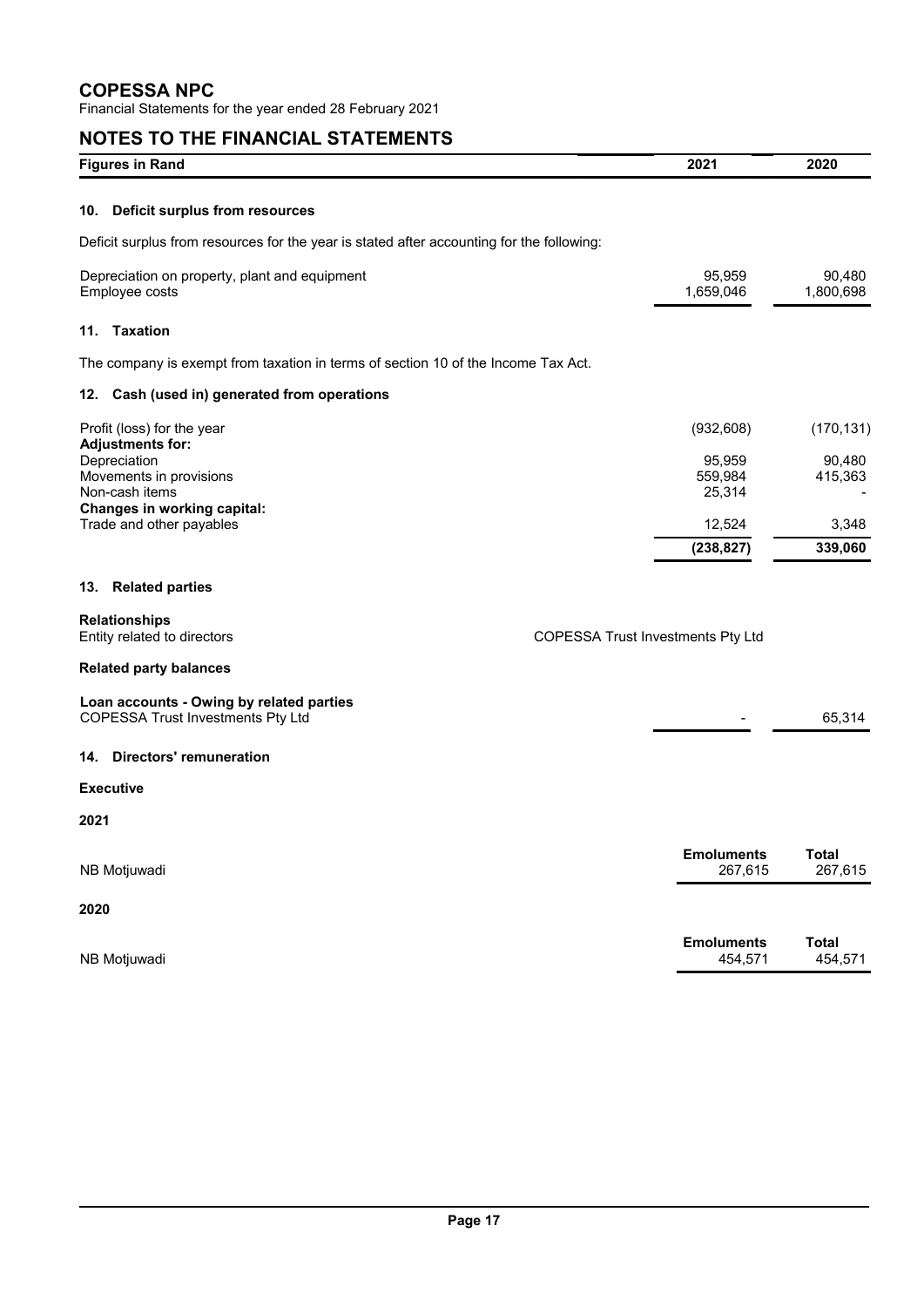Financial Statements for the year ended 28 February 2021

### **NOTES TO THE FINANCIAL STATEMENTS**

| $-$<br>rigurer<br>Rand<br>.<br>- | 2021 | 2020 |
|----------------------------------|------|------|
|                                  |      |      |

### **15. Prior period error**

Employee costs accrued but not paid was not accounted for in prior periods. Refer to note 5 for further details.

The correction of the error resulted in the following adjustments:

### **Statement of Financial Position**

| Increase in provisions              | $\blacksquare$           | (906, 588) |
|-------------------------------------|--------------------------|------------|
| Opening retained earnings           | $\blacksquare$           | 491,225    |
|                                     | $\blacksquare$           | (415, 363) |
| <b>Profit or Loss</b>               |                          |            |
| Resources utilised - Employee costs | $\overline{\phantom{a}}$ | 415,363    |

### **16. Going concern**

The company had accumulated losses of R 971,715 and its total liabilities exceeded its assets by R 96,715 as at 28 February 2021.

The ability of the company to continue as a going concern is dependent on a number of factors. The most significant of these is that the directors continue to procure funding for the ongoing operations for the company. The directors have established a fundraising committee which is actively procuring funding by way of donations and sponsorships.

The directors believe that the company has adequate financial resources to continue in operation for the foreseeable future and accordingly the financial statements have been prepared on a going concern basis. The directors have satisfied themselves that the company is in a sound financial position and that it has access to sufficient borrowing facilities to meet its foreseeable cash requirements. The directors are not aware of any new material changes that may adversely impact the company. The directors are also not aware of any material non-compliance with statutory or regulatory requirements or of any pending changes to legislation which may affect the company.

The directors are aware of the Covid-19 pandemic and there is no immediate concern around going concern. The directors are continually assessing and monitoring developments with regard to the disease and at the time of finalising the report, the directors are confident that their responses are adequate. Furthermore, the situation is being continuously monitored to assess the impact on the company.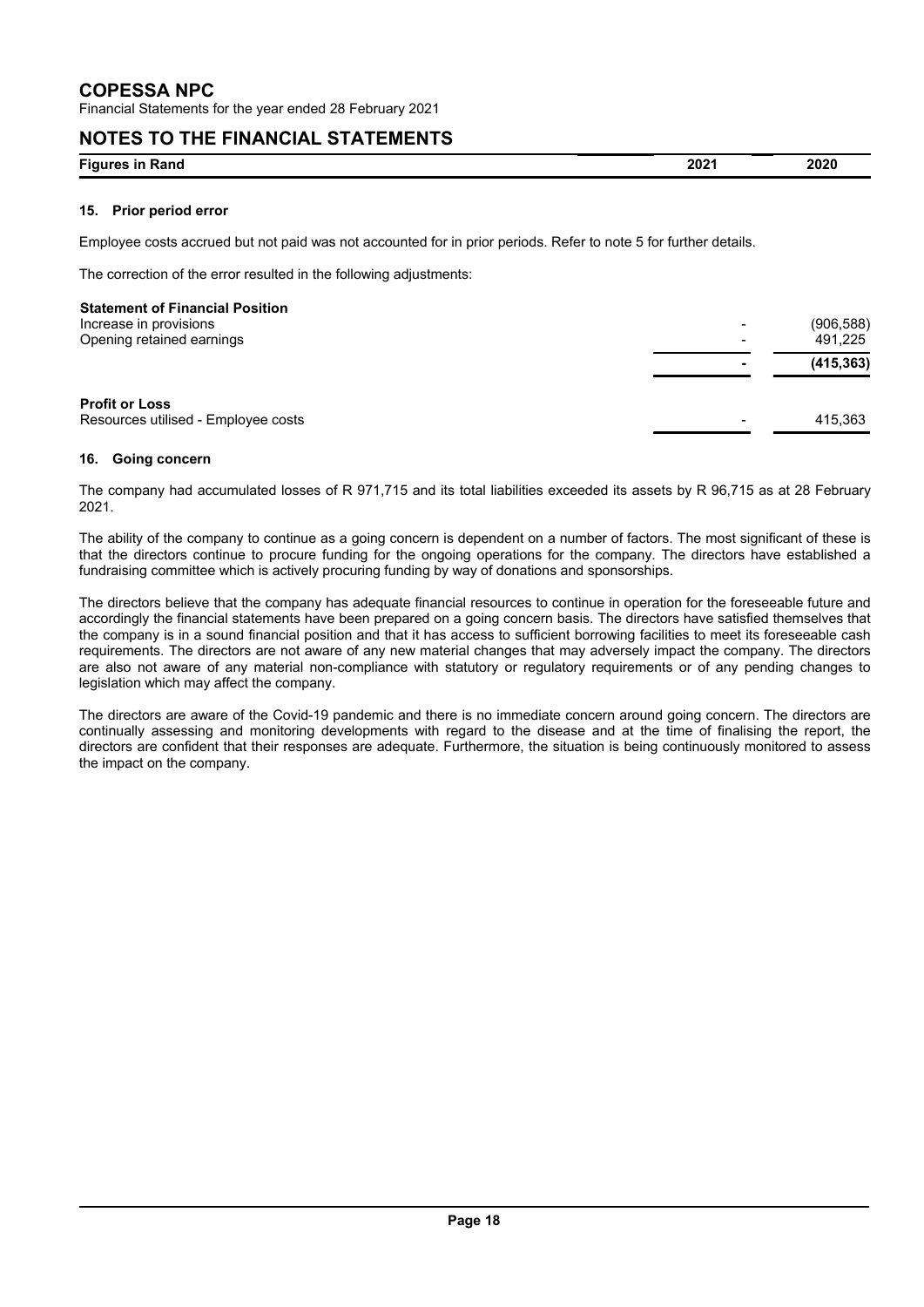Financial Statements for the year ended 28 February 2021

# **DETAILED INCOME STATEMENT**

| <b>Figures in Rand</b>              | Note(s) | 2021       | 2020<br>Restated * |
|-------------------------------------|---------|------------|--------------------|
| Donation and fundraising revenue    |         |            |                    |
| Donations received                  |         | 1,348,598  | 1,790,306          |
| Fundraising                         |         | 30,504     | 133,291            |
| Other revenue                       |         |            | 86,000             |
|                                     | 8       | 1,379,102  | 2,009,597          |
| Other income                        |         |            |                    |
|                                     |         |            |                    |
| Recoveries - Covid-19 TERS          |         | 34,199     |                    |
| <b>Resources utilised</b>           |         |            |                    |
| <b>Bad debts</b>                    |         | 65,314     |                    |
| Bank charges                        |         | 502        | 383                |
| Cleaning                            |         | 251        | 1,652              |
| Computer expenses                   |         | 4,492      | 3,006              |
| Depreciation                        |         | 95,959     | 90,480             |
| Employee costs                      |         | 1,659,046  | 1,800,698          |
| Entertainment                       |         |            | 343                |
| Food parcels                        |         | 141,239    | 2,722              |
| Insurance                           |         | 33,196     | 29,295             |
| Mask manufacturing expenses         |         | 18,724     |                    |
| Motor vehicle expenses              |         | 12,863     | 20,193             |
| Municipal expenses                  |         | 76,967     | 55,034             |
| Printing and stationery             |         | 22,723     | 18,217             |
| Project expenditure                 |         | 165,301    | 79,250             |
| Repairs and maintenance             |         | 14,093     | 29,546             |
| Secretarial fees                    |         | 3,752      | 3,450              |
| Security                            |         | 5,664      | 6,846              |
| Staff welfare                       |         | 4,747      |                    |
| Telephone and internet              |         | 17,928     | 17,111             |
| Training                            |         |            | 17,340             |
| Workmans compensation               |         | 3,148      | 4,162              |
|                                     |         | 2,345,909  | 2,179,728          |
| Deficit from resources for the year |         | (932, 608) | (170, 131)         |

**\* See Note 15**